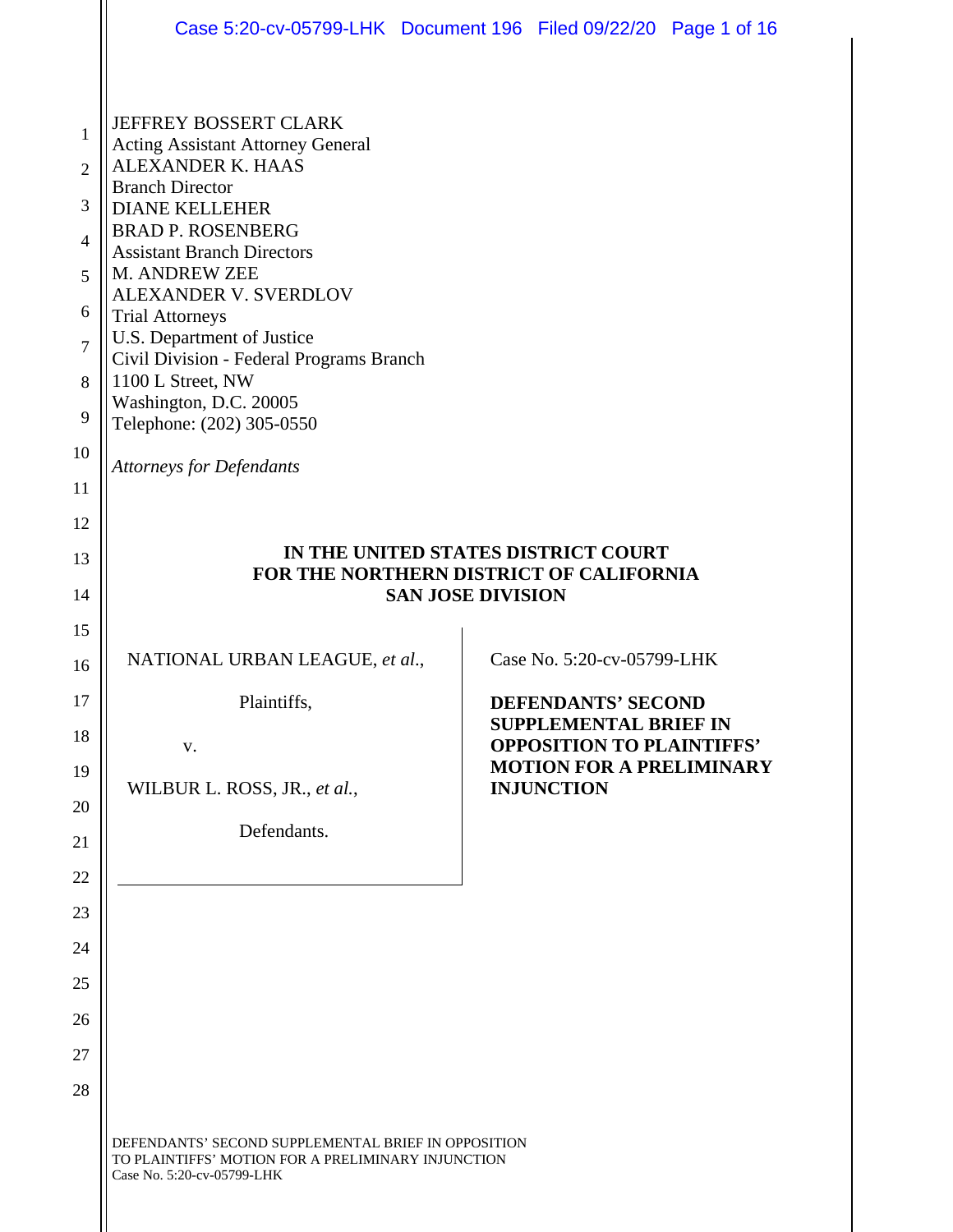6 8 9 10 12 13 14 15 Two things are now clear in this matter. First, all the briefs and arguments that Plaintiffs have submitted in this case concerning the Replan are wholly irrelevant. The substance and reasonableness of the Replan is beyond the Court's purview, because *Plaintiffs* have cast aside the Replan as the decision they purport to challenge under the APA, and have further induced this Court to do so to Defendants' detriment. Second, the decision Plaintiffs *do* now identify as the relevant subject of their challenge is not, and cannot be, final agency action subject to judicial review under the APA. Indeed, a decision to comply with the law—here the December 31 statutory deadline—cannot by definition violate the APA. Thus, even if the Court were to brush past each of the threshold jurisdictional defects that defeat Plaintiffs' case, Plaintiffs still have no way to prevail on the merits, either on their APA claim or their Enumeration Clause claim. *See* Defs.' Opp. Br. to Mot. for Prelim. Inj., ECF No. 81 (detailing why Plaintiffs' challenge in this matter is non-justiciable, why Plaintiffs lack standing, why APA Section 706 review is not available, and why their all their claims fail on the merits in any event). No injunction can issue under these circumstances. The harm to the completion of the census from the Court's current temporary restraining order need not be extended any more.

# 16 17 18 19 20

21

22

23

24

25

26

27

28

1

2

3

4

5

7

11

### **I. The Replan Is Now Irrelevant**

Plaintiffs spent the past month complaining about the substance of the Replan, and interrogating the Census Bureau's implementation efforts in minute operational detail. *See, e.g.*, Am. Compl. ¶¶ 3, 272, 344; Pls. PI Br. at 2, ECF 36; Pls. Reply at 1-10, ECF 130; Pls. TRO Compliance Br., ECF No. 108. They urged this Court to view the Replan as subject to APA review, and, over Defendants' objections, mired the Court in the process of supervising what was effectively expedited discovery to elucidate the Bureau's deliberations. As it turns out, that was all for nothing. Plaintiffs have now decided that the relevant event they want this Court to review is not the Secretary of Commerce's *approval* of the Replan on August 3, 2020—itself not final agency action for all the reasons we have previously detailed, ECF Nos. 74, 81, 176—but rather the Secretary's *request* on July 29, 2020, that *a* plan be presented to him in the first instance. *See*  Pls. Priv. Br. at 2-3, ECF 170 ("Everything after July 29 was mere implementation of the Secretary's decision[.]"); Pls. Supp. Br. at 1, 3, ECF 178; Tr. 9/18/20, ECF 192 44:20-25 ("[I]f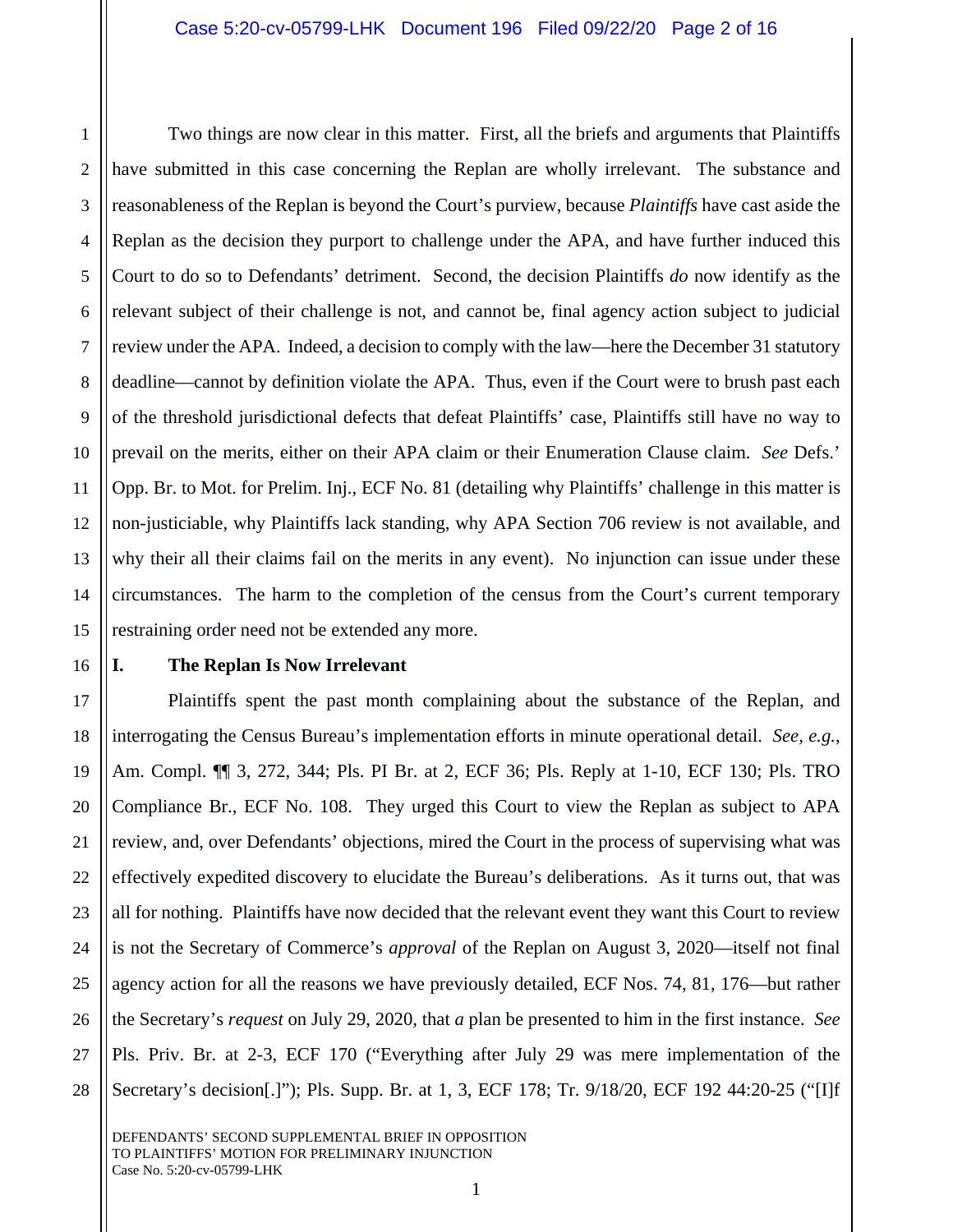1 2 3 you look at the Fontenot Declaration, it talks about the decision actually being made, it seems, by the Secretary on July 29<sup>th</sup>. And what Mr. Fontenot and the other experts at the agency were doing, it seems, between July 29 . . . and August  $3<sup>rd</sup>$  is making it happen[.]").

4 5 6 7 8 9 10 11 12 13 14 15 16 17 18 19 20 As Defendants previously observed, ECF No. 81 at 17-21, this confusion about what could be agency action in this case is not surprising, given that Plaintiffs are trying to stretch the APA framework over a broad programmatic attack on the Bureau's operations, which defies such characterization. *See generally Lujan v. Nat'l Wildlife Fed'n*, 497 U.S. 871, 893 (1990) (the APA does not permit a plaintiff to attack an agency program "consisting of . . . many individual actions" simply by characterizing it as "agency action"). But Plaintiffs' shift is also significant in another way. By arguing that the decision they wish to challenge is the Secretary's July 29 *request* for a plan, ECF No. 170 at 2-3, Plaintiffs have succeeded in stripping privilege from an immense volume of documents that were generated as part of (and informed) the Replan's formation. *See* Order, ECF 179 ("[W]e find that anything after July 29, 2020, was mere implementation of the Secretary of Commerce's decision and, thus, does not fall within the deliberative process privilege."). Indeed, the Court reproduced *word for word* Plaintiffs' arguments for why July 29, 2020, was the date of the relevant decision, when it found that Plaintiffs were entitled to receive materials Defendants identified as subject to the deliberative process privilege, concluding, without even assessing the deliberativeness of the documents, that no *relevant* deliberations could have occurred after Plaintiffs' asserted decision date. *Compare* Pls. Priv. Br. at 2:20-3:1, ECF 170 *with* Order at 6:13-23, ECF 179.

21 22 23 24 25 26 27 28 There is no going back for Plaintiffs. By litigating and prevailing on the issue to the government's detriment, Plaintiffs are bound to that theory of the case. *See New Hampshire v. Maine*, 532 U.S. 742, 749 (2001). The doctrine of judicial estoppel "generally prevents a party from prevailing in one phase of a case on an argument and then relying on a contradictory argument to prevail in another phase." *Pegram v. Herdrich,* 530 U.S. 211, 227, n. 8 (2000); *see also Hamilton v. State Farm Fire & Cas. Co.*, 270 F.3d 778, 782 (9th Cir. 2001) ("Judicial estoppel is an equitable doctrine that precludes a party from gaining an advantage by asserting one position, and then later seeking an advantage by taking a clearly inconsistent position."). The Ninth Circuit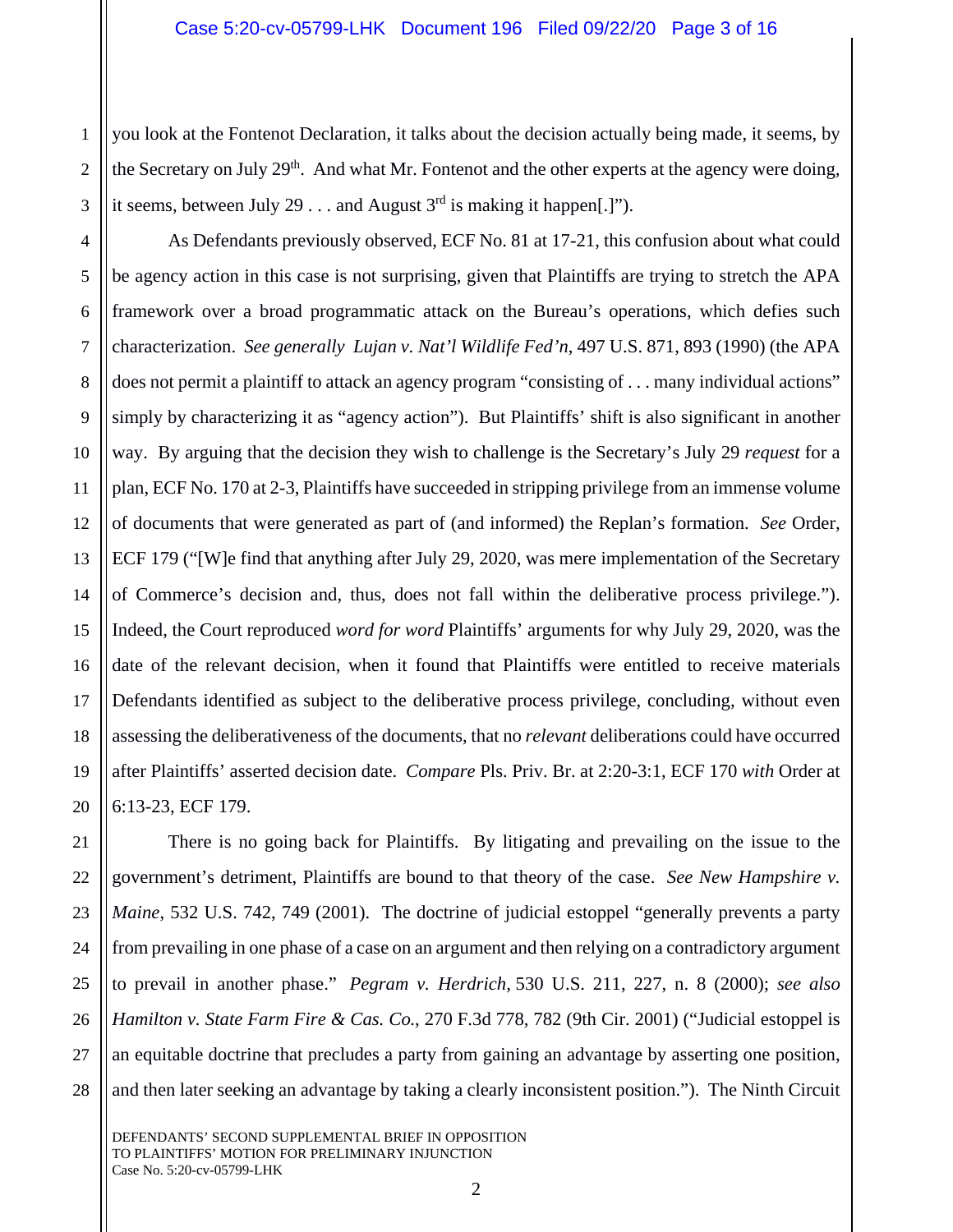2 3 4 5 6 7 8 9 10 11 12 13 14 15 16 "invokes judicial estoppel not only to prevent a party from gaining an advantage by taking inconsistent positions, but also because of general considerations of the orderly administration of justice and regard for the dignity of judicial proceedings, and to protect against a litigant playing fast and loose with the courts." *Id.* (citation and internal quotation and alteration marks omitted). "The doctrine applies to prevent a party from asserting inconsistent positions in different cases, as well as in a single litigation" to the disadvantage of other parties and the Court. *Hannon v. Wells Fargo Bank, N.A.*, No. 14-cv-05381-LHK, 2015 WL 4776305, at \*6 (N.D. Cal. Aug. 13, 2015) (Koh, J.). Plaintiffs here would, incontrovertibly, derive an unjust advantage if they were allowed to point to *one* event—the July 29 request by the Secretary—as final agency action to deprive Defendants' of their claim of privilege, and then use revealed documents as a basis to challenge *a later* action—the August 3 Replan announcement—which Plaintiffs just disclaimed as relevant. And even if the documents had not been privileged, they nonetheless should never have been made available to Plaintiffs, since post-decisional materials are not part of the administrative record, an axiomatic proposition Plaintiffs themselves have embraced. *See* Tr. Of 9/16 Hr'g at 73:1-5 (Plaintiffs agreeing that "the APA record ends when the [August 3] decision is made"). A clearer case of gamesmanship is hard to imagine.

Under Plaintiffs' new, controlling, framework, any action or decision made after July 29, 2020, including the development and announcement of the Replan, is now completely irrelevant as a legal matter. *See, e.g.*, *Wild Fish Conservancy v. Jewell*, 730 F.3d 791, 800–802 (9th Cir.2013) (agency's "day-to-day operations that merely implement operational plans" were not themselves reviewable under APA); *Village of Bald Head v. U.S. Army Corps of Eng'rs*, 714 F.3d 186, 193– 95 (4th Cir.2013) (same); *WildEarth Guardians v. United States Dep't of Justice*, 181 F. Supp. 3d 651, 669 (D. Ariz. 2015) ("[A]n agency's 'ongoing implementation' of a prior decision is not itself a discrete 'final agency action' reviewable under the APA." (internal quotes and citations omitted)).The *only* action that can be evaluated at this point in the evolution of the litigation is the Secretary's request for a plan to meet the statutory deadline in 13 U.S.C. § 141. The substance and reasonableness of the Replan—necessarily formulated after the relevant decision—is not in

28

17

18

19

20

21

22

23

24

25

26

27

1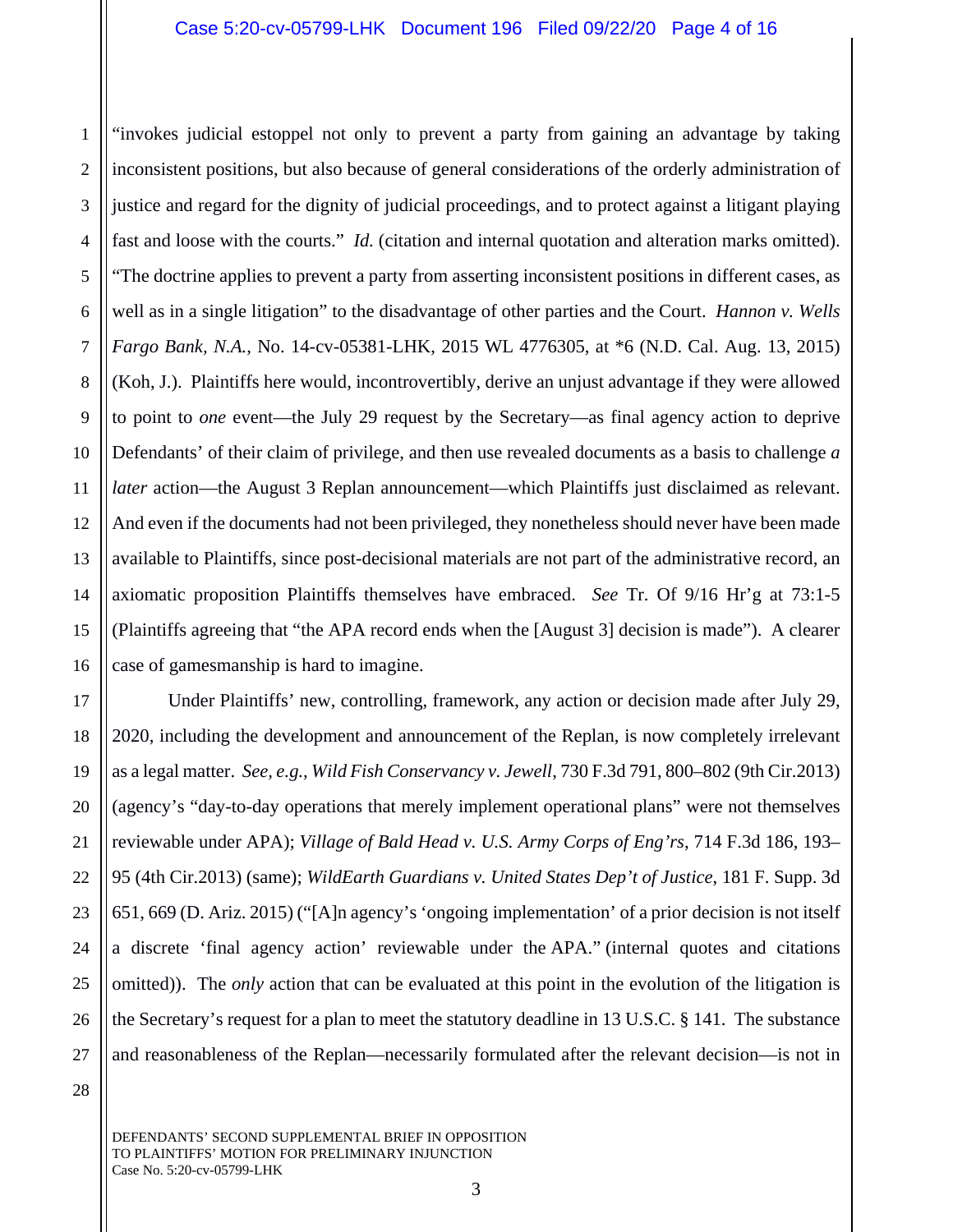2 dispute.<sup>1</sup> Plaintiffs must take the bitter with the sweet and cannot mix and match decision points and their discovery positions in a way that best suits their objectives.

6 8 9 10 12 13 14 Plaintiffs' new approach also renders irrelevant any documents that shed light on how the Replan was formulated after July 29—including the documents over which Plaintiffs stripped privilege. A "post-decision bar" blocks the inclusion of such information in the record. *Tri-Valley CAREs v. U.S. Dep't of Energy*, 671 F.3d 1113, 1131 (9th Cir. 2012); *Rybachek v. EPA*, 904 F.2d 1276, 1296 n.25 (9th Cir. 1990) (it is not "appropriate . . . for either party to use post-decision information as a new rationalization either for sustaining or *attacking* the Agency's decision." (emphasis added)). "Parties may not use 'post-decision information as a new rationalization either for sustaining or attacking the Agency's decision.'" *Ctr. for Biological Diversity v. U.S. Fish & Wildlife Serv.*, 450 F.3d 930 at 943 (9th Cir. 2006) (quoting *Ass'n of Pac. Fisheries v. EPA,* 615 F.2d 794, 811–12 (9th Cir. 1980). Indeed, Plaintiffs conceded as much when they agreed that documents post-dating what they identify as the relevant final agency action need not be produced. Tr. 9/15/20, ECF 126 at 72:22-73:5.

Accordingly, Plaintiff's APA claims now live and die on the pivot point of whether the Secretary's decision to request *a* plan—which could have been any plan—to meet the statutory deadline can be deemed final agency action, such that it would be reviewable under the APA. The correct answer is that Plaintiffs' APA claims perish.

## **II. The Secretary's Decision to** *Request* **a Plan for Approval is Not Final Agency Action**

The Replan, with its myriad interconnected programmatic choices, is itself not final agency action subject to APA review. *See generally NAACP v. Bureau of the Census*, 945 F.3d 183, 190– 91 (4th Cir. 2019) (finding lack of final agency action in a case challenging the various elements of the census operational plan because "the various 'design choices' being challenged expressly are tied to one another"). But there are many *more* reasons why the Secretary's decision to *request*  a plan to evaluate cannot be final agency action.

26 27

28

÷

1

3

4

5

7

11

15

16

17

18

19

20

21

22

23

24

25

 $<sup>1</sup>$  We reflect this new formulation of the case in the timeline the Court ordered the parties</sup> to produce. Attach A. *See* Order, ECF 194.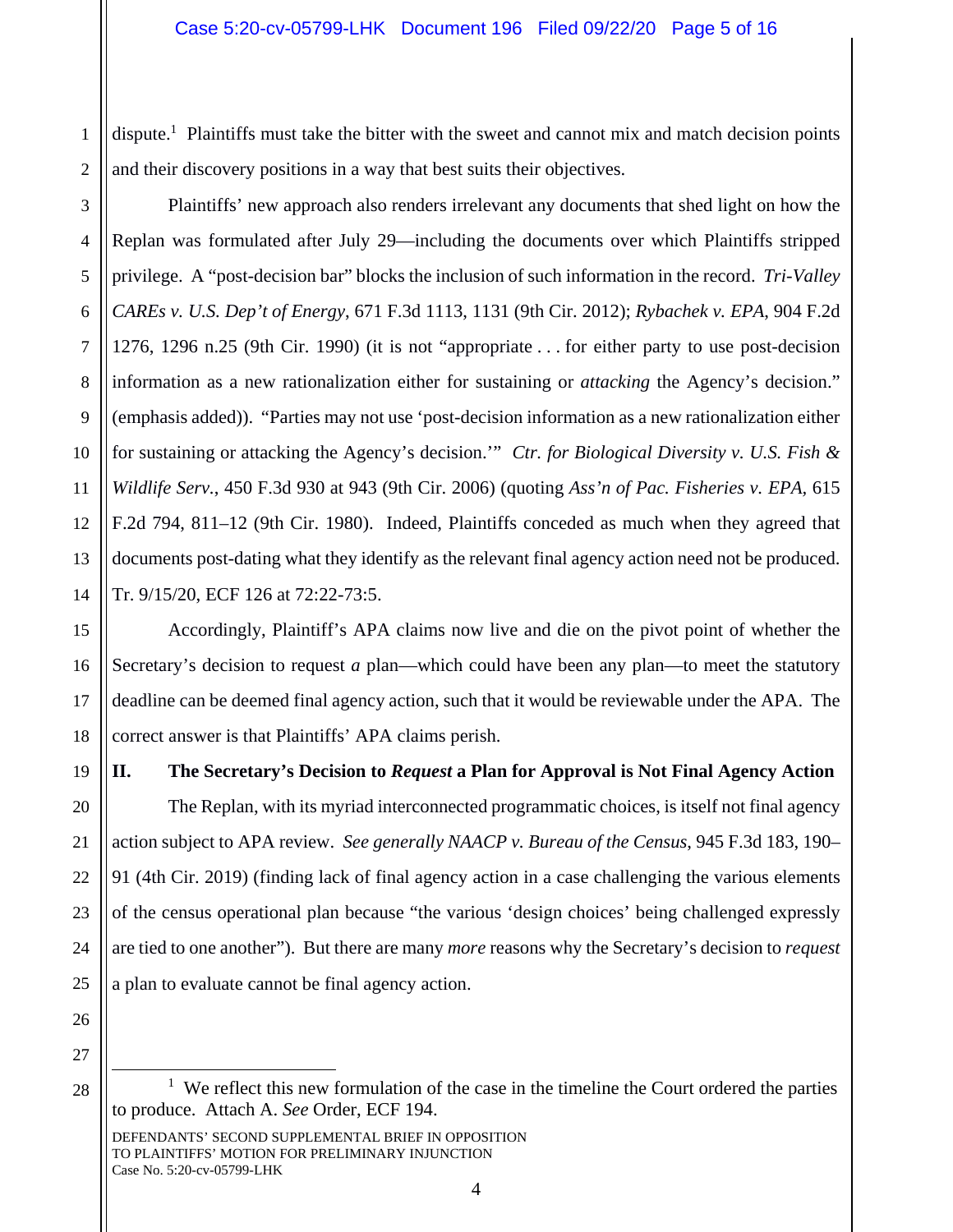1

2

3

4

To be final agency action that is reviewable under the APA, "two conditions must be satisfied": the action "must mark the consummation of the agency's decision process" *and* the action must "must be one by which rights or obligations have been determined, or from which legal consequences will flow." *Bennett v. Spear*, 520 U.S. 154, 177-78 (1997); *see also Franklin v. Massachusetts*, 505 U.S. 788, 797 (1992). These two requirements are designed to avoid judicial entanglement in abstract and piecemeal disputes before they concretely affect a party. *See Or. Nat. Desert Ass'n v. U.S. Forest Serv.*, 465 F.3d 977, 987 (9th Cir. 2006) (action can be final if it "has the status of law or comparable legal force, and whether immediate compliance with its terms is expected"). And they are robust enough to preclude APA review for one agency's provisions of recommendations to another federal actor who has final decision-making authority. *See, e.g.*, *Franklin*, 505 U.S. at 796-799; *Dalton v. Specter*, 511 U.S. 462, 468-71 (1994).

On its face, the choice to comply with the law and a request that subordinates generate a plan to do so cannot, by definition, be "the consummation" of any process. *Bennett*, 520 U.S. at 177-78. It is the *initiation* of a process, at most. And the request to devise a plan is self-evidently not something that establishes "rights or obligations" for anyone. *Id*. Implementing a request to devise a plan subjects no one to any legal consequences; imposes no disability; and in fact carries absolutely no legal weight at all. The formation of a plan quite literally "presents a moving target," *Franklin*, 505 U.S. at 798, which cannot be final agency action—and a request to formulate a plan is even one step further removed from that. This is especially true given that, regardless of what plan is devised, there is no right to be counted in any particular way, or to be counted at all. *See Confederacion de la Raza Unida v. Brown*, 345 F. Supp. 909, 910 (N.D. Cal. 1972) ("Plaintiffs do not contend, and correctly so, that they have an absolute right to be counted [in the census]."); *Nat'l Law Ctr. on Homelessness & Poverty v. Brown*, CIV. A. 92-2257-LFO, 1994 WL 521334, at \*8 (D.D.C. Sept. 15, 1994) ("The Constitution does not provide individuals with a right to be  $counted \dots$ ").

28 In *Franklin*, the Supreme Court held that the Secretary's transmission of a final census report to the President under 13 U.S.C. § 141—a report compiled after the execution of the overall census operational plan—is *itself* not final agency action. 505 U.S. at 798 ("[T]he 'decennial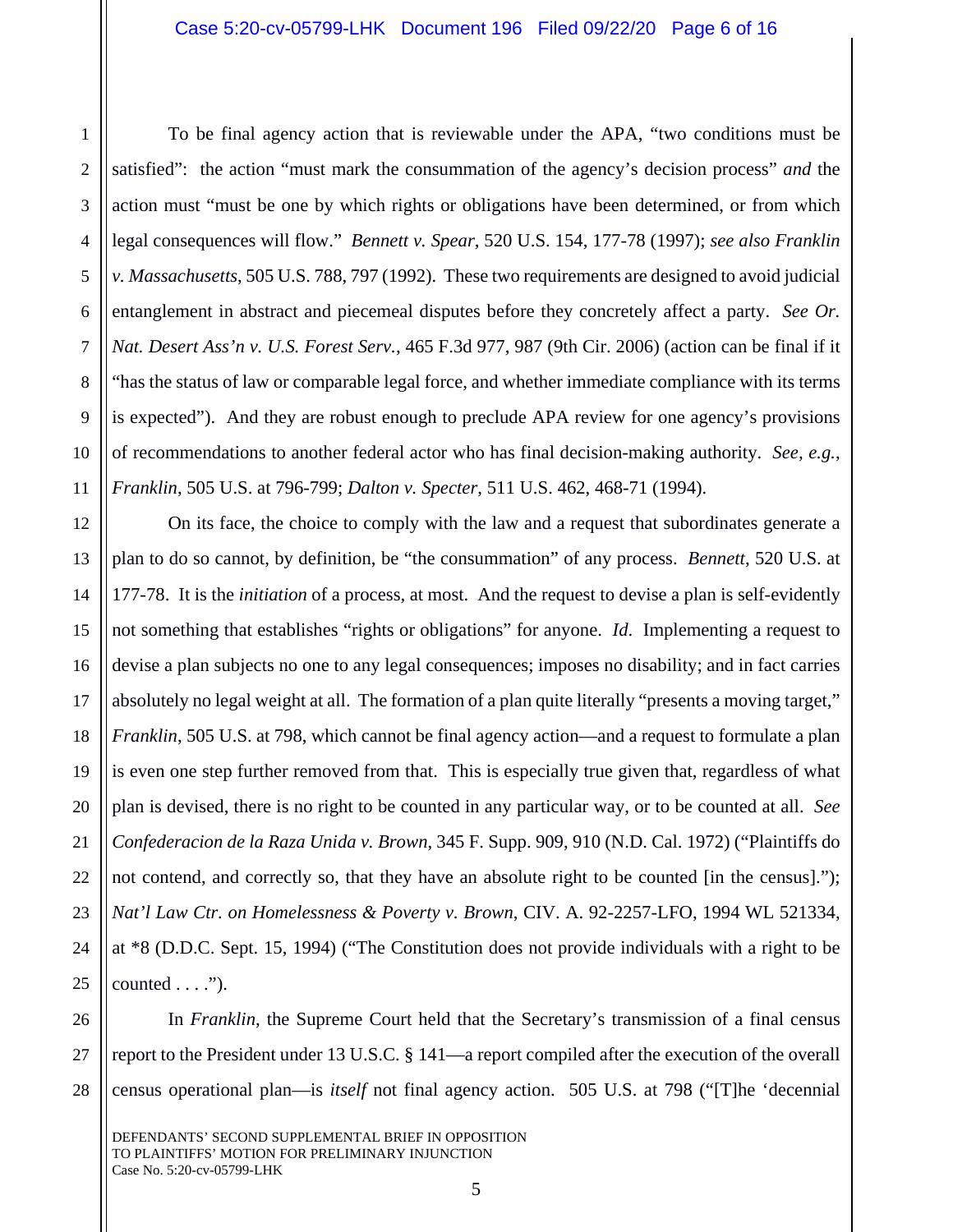2 census' still even after the Secretary reports to the President."). Given this holding, it would make no sense whatever to find the Secretary's *logically and temporally prior* interim request that Bureau officials merely formulate a plan is judicially reviewable.

1

3

4

5

6

7

8

9

10

11

14

15

16

17

18

19

20

21

22

23

24

25

26

27

28

12 13 But even if the Court were to review the Secretary's request to formulate a plan as a discrete and final agency action, what exactly would render the Secretary's decision to *request* a plan unreasonable? By July 29, 2020, it was apparent that Congress was taking no steps to extend the statutory deadline of 13 U.S.C. § 141 despite the Bureau's repeated requests. *See, e.g.*, DOC\_222\_0001 (Secretary's talking points in Spring, noting that the Bureau needed an extension of the statutory deadline); DOC\_8037-38 (transmitting to Secretary a newspaper article which addressed whether Congress would take up the extension); DOC\_8071 (discussing repeated requests for deadline extension). The statutory deadline was fast approaching. Surely not even Plaintiffs can chide the Secretary for (1) recognizing that the law requires the Bureau to accomplish the census by the end of the year, and (2) requesting that his staff provide, for his consideration, a plan for how to meet that legal requirement. A fortiori, developing a plan to comply with a statute is action "*in accordance with law*" under the APA. 5 U.S.C. § 706(a)(2). Would Plaintiffs have the Secretary write a decision memo to justify his decision to explore options? Would they have him weigh the pros and cons of attempting to comply with the law?

To ask these questions is to answer them: even if the Secretary's decision to request the Replan were reviewable—and, again, it is not—there is no plausible grounds for concluding that such a decision is arbitrary, capricious, or not in accordance with law in violation of the APA.

Perhaps recognizing their predicament, Plaintiffs use a heads-we-win-tails-you-lose argument to reimagine a "decision" on August 3. *See* ECF No. 178 at 1, 3 (purporting to challenge both the "July 29 decision" and the "August 3 final agency action"). But this effort is incoherent and a shell game. Plaintiffs want to swap from, on the one hand, contending that the July 29 decision by the Secretary is the operative one and everything else is mere implementation of that decision, ECF 170 at 2-3, to, on the other hand, arguing the very next day that "[t]he August 3 announcement of the Replan is and has always been the final agency action Plaintiffs are challenging," ECF No. 178 at 2. Not only does this inability to identify the decision under review

6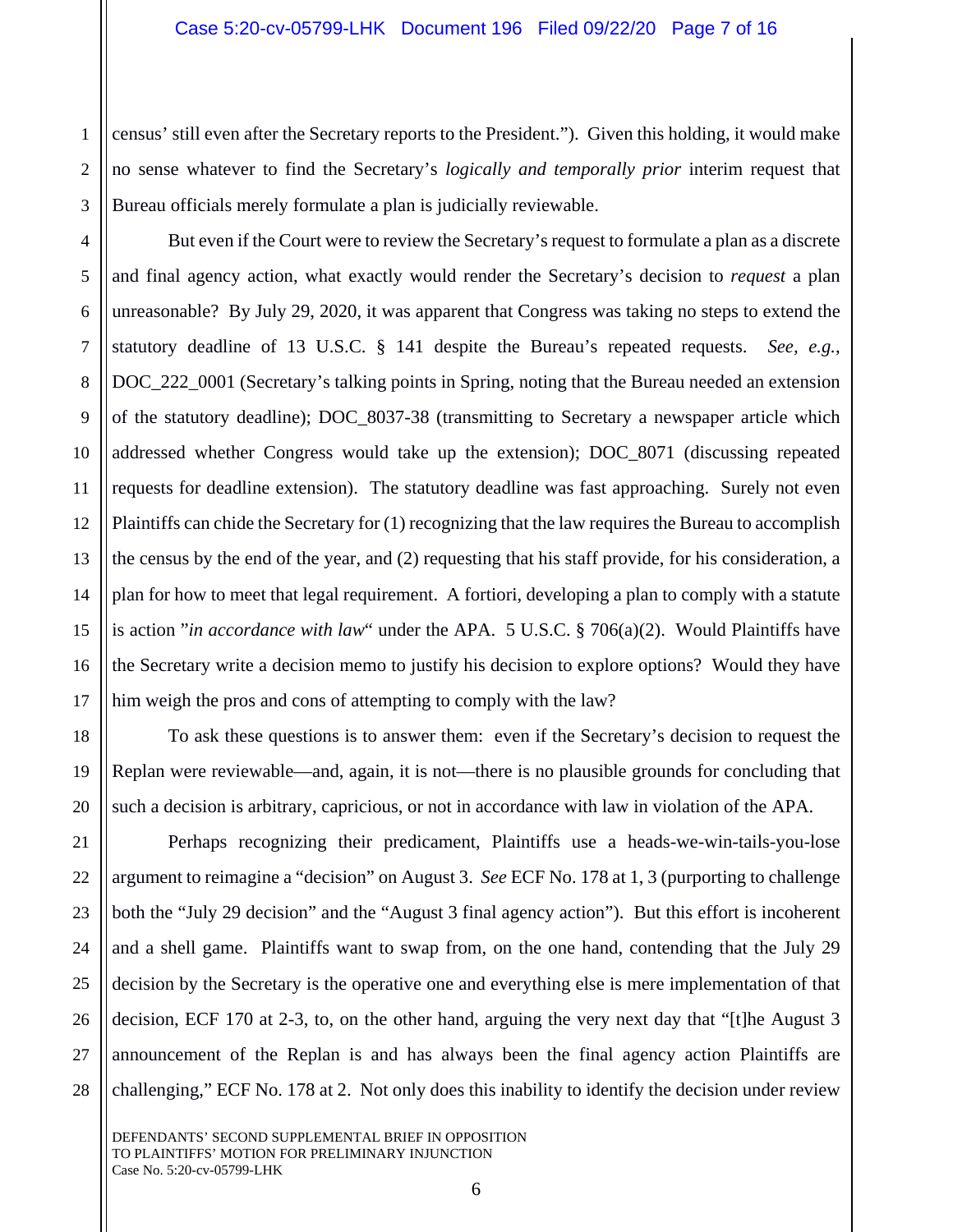1 2 3 4 make a mockery of the agency action and finality requirements—which demand a cognizable and discrete action—it renders the case not susceptible to any principled manner of judicial review at all. Plaintiffs chose to upend this case at the eleventh hour by identifying a new date of decision in an effort to obtain voluminous (irrelevant) documents. They cannot escape that choice.

#### 5

6

7

## **III. Plaintiffs Have No Plausible Enumeration Clause Claim**

In addition to torpedoing their APA claims, Plaintiffs shifting the focus of this case to the Secretary's July 29 request for a plan is also fatal to their Enumeration Clause challenge.

8 9 10 11 12 13 14 15 16 17 18 19 20 21 22 23 24 25 26 27 As we explained previously, there is no meaningful or cognizable standard under which the Court could evaluate *any* Enumeration Clause argument in this matter. *See* ECF 81 at 4–8. The Enumeration Clause requires a person-by-person headcount; the Supreme Court has never held it to require anything more. *See generally New York*, 139 S. Ct. 2551 (evaluating reinstatement of citizenship question on census form); *Utah v. Evans*, 536 U.S. 452, 452 (2002) (holding that "hot-deck imputation"—a process which imputes characteristics of households based upon the characteristics of neighbors—does not violate the Enumeration Clause); *Dep't of Commerce v. U.S. House of Representatives*, 525 U.S. 316 (1999) (holding that statistical sampling violates the Census Act and declining to reach the Enumeration Clause claim); *Wisconsin v. City of New York*, 517 U.S. 1 (1996) (holding that Secretary did not violate Enumeration Clause by declining to correct a census undercount with data from a post-enumeration survey); *Franklin*, 505 U.S. 788 (1992) (confirming that allocating federal employees serving overseas to their home States did not violate the Constitution). The clause does not mandate a "reasonable relationship to an actual enumeration" in all circumstances, because otherwise that standard would have been applied in the census cases post-dated *Wisconsin*. *See Utah*, 536 U.S. at 464 (foregoing the *Wisconsin* "reasonable relationship" standard in determining the constitutionality of imputation); *see also House of Representatives*, 525 U.S. at 346-47 (Scalia, J., concurring in part) (discussing the constitutionality of statistical sampling without reference to the *Wisconsin* reasonablerelationship standard); *id.* at 363 (Stevens, J., dissenting) (same). It wasn't. Indeed, if that standard applied, the Court could not have reached the conclusion it reached in *New York*.

28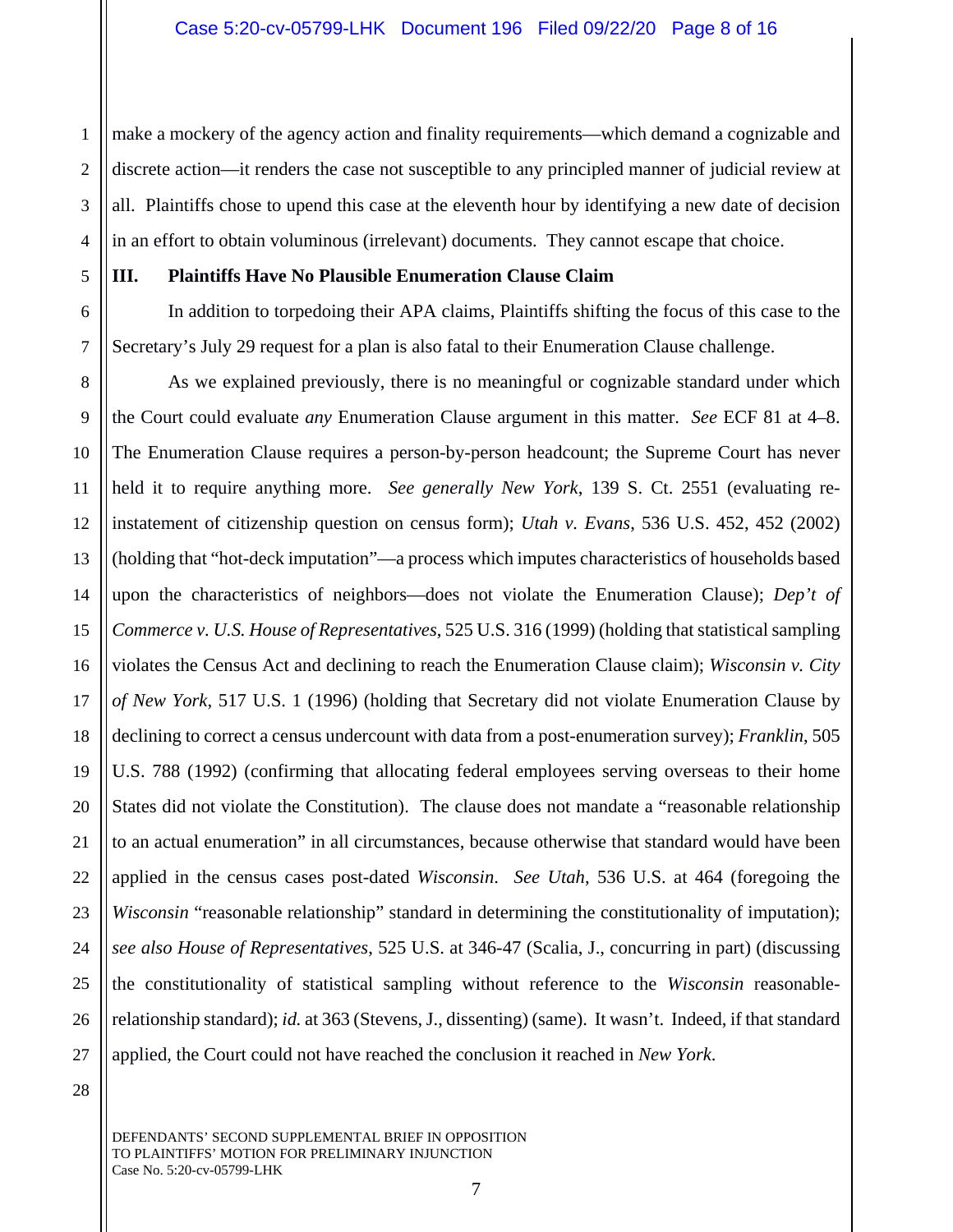1 2 3 4 5 6 7 8 9 10 11 12 13 14 15 16 17 18 19 20 21 22 23 But even if the Court were to attempt to apply the *Wisconsin* reasonable-relationship standard here, there is still no way Plaintiffs could establish that the Secretary's request for a plan, or the plan itself, would be impermissible. For one, as noted above, an "actual Enumeration" as referenced in *Wisconsin* simply means a person-by-person headcount. Unlike the *post hoc*  statistical adjustment at issue in *Wisconsin*—which implicated the concept of estimation—there is no dispute about that issue here. *Compare* Am. Compl. ¶¶ 3, 272, 344 *with Wisconsin*, 517 U.S. at 24 (examining the Secretary's decision that an "'actual Enumeration' would best be achieved without the [] statistical adjustment of the census"). For another, Defendants are aware of no decision finding a violation of the reasonable-relationship test. *See NAACP v. Bureau of Census*, --- F. Supp. 3d ---, 2020 WL 1890531, at \*6 (D. Md. Apr. 16, 2020) ("I have located no case where a court has found a violation of the *Wisconsin* reasonable relationship standard."). Further, even if the *Wisconsin* standard surreptitiously imported some ineffable concept of accuracy, the Secretary's request for a plan in the face of an impending statutory deadline cannot be said to bear upon census accuracy, which is an impossible standard to measure a census in any event. *See Utah*, 536 U.S. at 504 (Thomas, J., concurring in part and dissenting in part) (canvassing the history of census undercounts, including the first Census in 1790); *Wisconsin*, 517 U.S. at 6 ("Although each [of the 20 past censuses] was designed with the goal of accomplishing an 'actual Enumeration' of the population, no census is recognized as having been wholly successful in achieving that goal."). If anything affects accuracy, it is the deadline itself. And it simply cannot be that the Secretary, with all his "broad authority" to conduct the census, somehow lacks the ability to request an operational plan from his subordinates to meet a statutory deadline enacted under Congress's "virtually unlimited discretion" to control the census. *Wisconsin*, 517 U.S. at 19.

#### 24 25 **IV. The Court Should Dissolve the Temporary Restraining Order and Deny the Preliminary Injunction**

The collapse of Plaintiffs' APA claims and Enumeration Clause claims is sufficient reason to reject their request for a preliminary injunction. *Winter v. Nat. Res. Def. Council, Inc.*, 555 U.S. 7, 22, 32-33 (2008); *see also see Munaf v. Geren*, 553 U.S. 674, 690 (2008) (likelihood of success

DEFENDANTS' SECOND SUPPLEMENTAL BRIEF IN OPPOSITION TO PLAINTIFFS' MOTION FOR PRELIMINARY INJUNCTION Case No. 5:20-cv-05799-LHK

26

27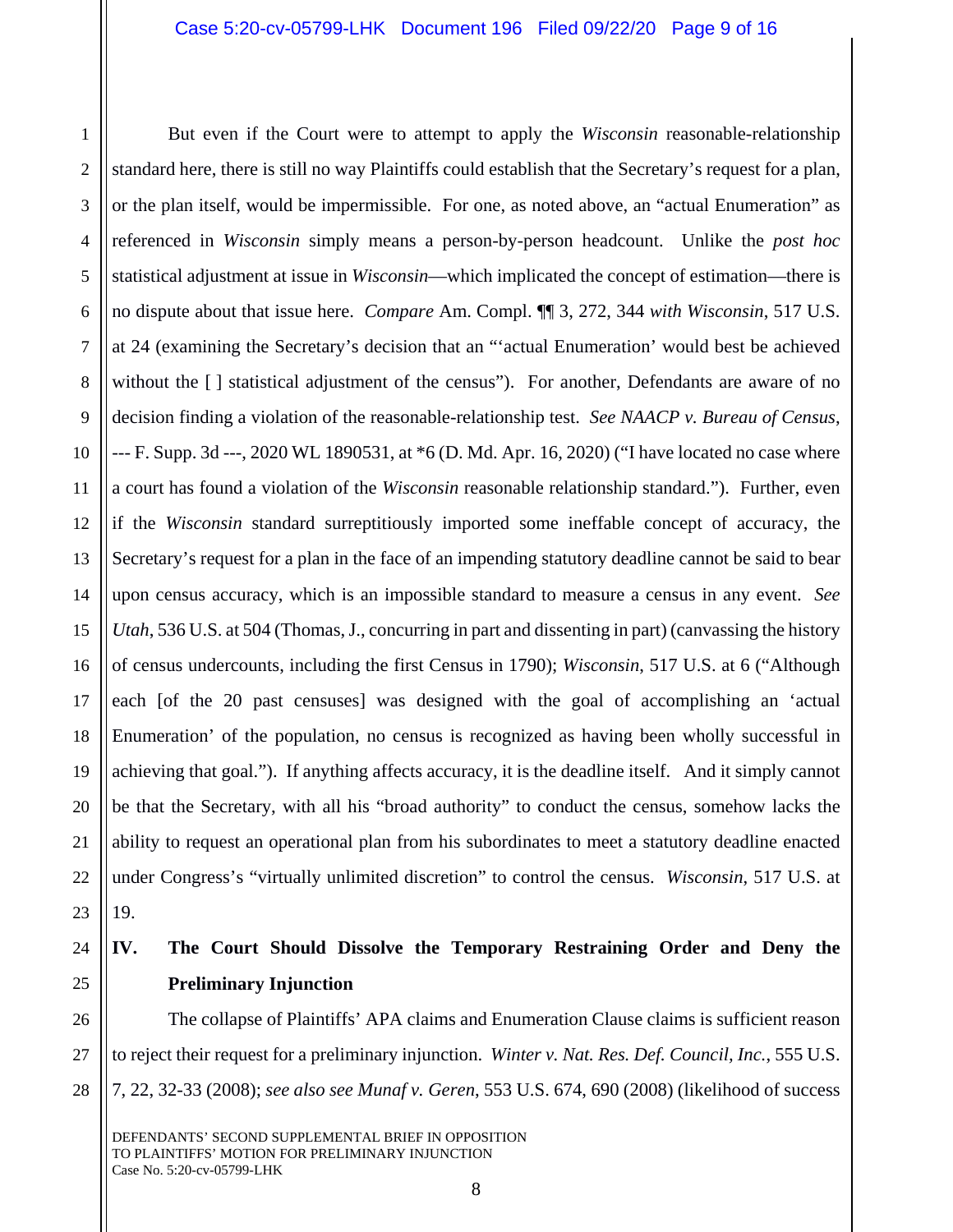2 3 4 requires far more than identifying "serious, substantial, difficult, and doubtful" questions); *Mazurek v. Armstrong*, 520 U.S. 968, 972 (1997) ("[A] preliminary injunction is an extraordinary and drastic remedy, one that should not be granted unless the movant, *by a clear showing*, carries the burden of persuasion." (internal quotes and citations omitted; emphasis in original)). And, with the national completion rate for enumeration topping 95 percent, Plaintiffs' claims of harm in this matter are rapidly evaporating. *Grand River Enter. Six Nations, Ltd. v. Pryor*, 481 F.3d 60, 66 (2d Cir. 2007) ("[D]emonstrate that absent a preliminary injunction they will suffer an injury that is neither remote nor speculative, but actual and imminent, and one that cannot be remedied if a court waits until the end of trial to resolve the harm." (internal quotation marks omitted)).

Meanwhile, the harm to census operations from continuing to comply with the temporary restraining order is great, and growing by the day. As detailed in the forthcoming supplemental declaration from the Bureau's Associate Director Albert E. Fontenot, the Bureau remains bound by the December 31, 2020, deadline established in 13 U.S.C. § 141. Fontenot Decl. ¶ 2. Having already compressed data processing operations as much as possible, *id.* ¶ 22, the Bureau needs to *finish* its field operations by September 30, 2020 to enable data processing to begin. *Id.* ¶¶ 16-22 (explaining that data processing must be performed sequentially following the completion of field data gathering). Only by doing so can the deadline set by Congress be met.

 The most efficient way to complete these field operations is to permit Area Census Offices, as soon as practically possible, to enter the "closeout phase," under which they are given greater discretion to move enumerators around and allocate work to the highest performing enumerators; to grant enumerators more autonomy to complete their cases; and to change a multitude of other procedures to focus first and foremost on the raw count, which is generally faster to achieve. *Id*. ¶¶ 4-14. Closeout procedures are a normal part of census operations, and were engrained in the original Operational Plan for the 2020 census. *Id.* ¶ 5. Yet the Court's Temporary Restraining Order is preventing the Bureau from fully implementing those procedures. *Id.* ¶¶ 6-11.

If the Bureau is unable to finish field operations by September 30, 2020, it will be unable to complete the vast task of post-data collection processing in time to provide the data to the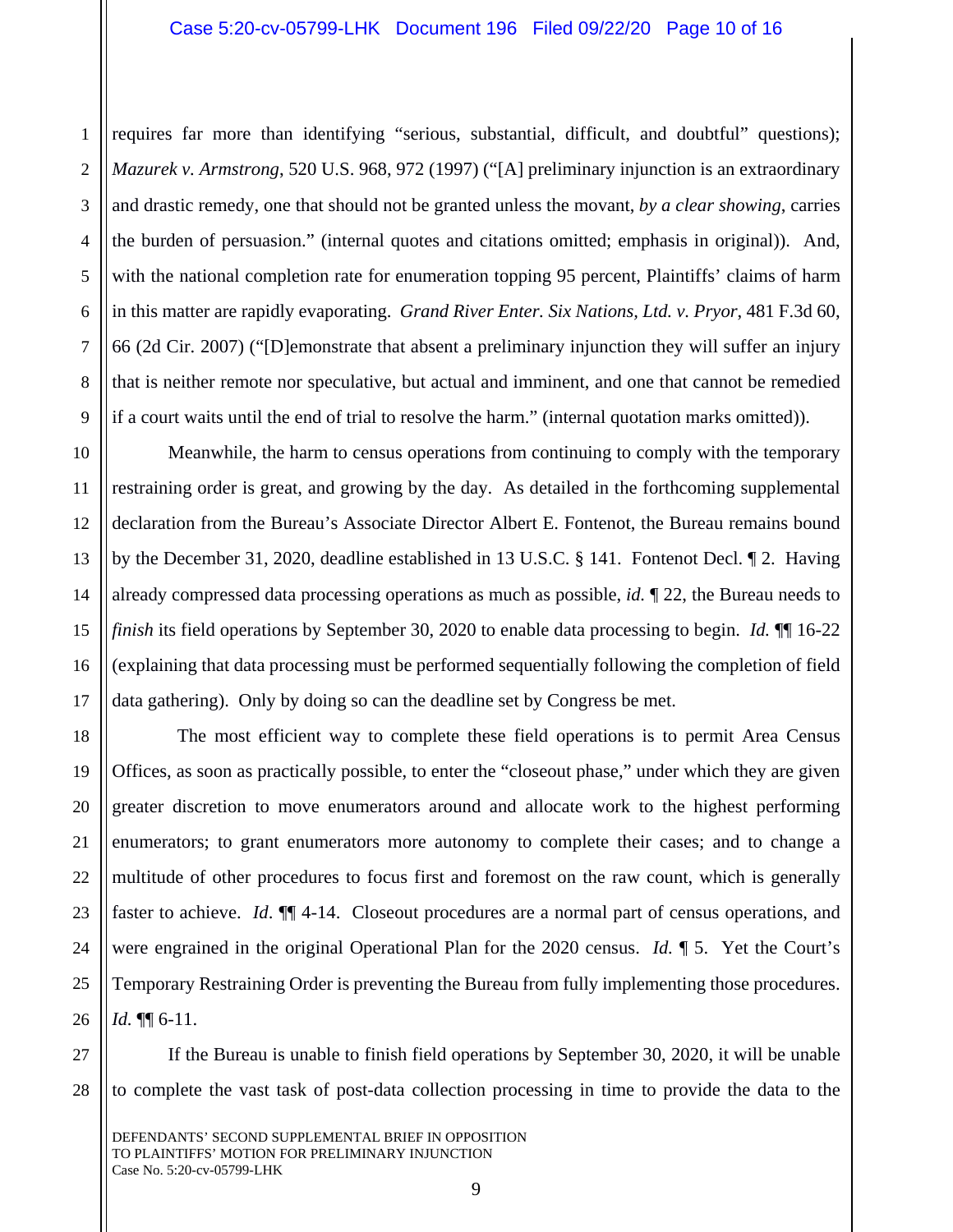1 2 3 4 Secretary in accordance with the statutory deadline. *Id.* ¶ 22. This is no mere hypothetical. The Bureau has *already* compressed this data processing as much as possible. *Id.* Thus, were the Court to enjoin the conclusion of field operations, the Bureau's ability to meet its deadline is in serious doubt. *Id.* 

5 6 7 8 9 10 11 12 13 14 15 16 17 Since the passage of 13 U.S.C. § 141, the Bureau has *never once* missed the deadline to report the census results. This Court should not force Congress to deal with the uncertainty of an untimely census report. Following the 1920 census, Congress could not agree on how to conduct apportionment at all—leaving the apportionment numbers from the 1910 census in place for *two*  decades until a new census was conducted in 1930. *See U.S. Dept. of Commerce v. Montana*, 503 U.S. 442, 451-53 (1992) (discussing this history). That is the entire reason Congress enacted both the § 141(b)'s statutory deadline and the automatic apportionment formula based on that deadline. *Id.* Plaintiffs' meddling in the current census threatens to upend that carefully crafted statutory scheme. If the enumeration and apportionment report ultimately delivered to Congress is untimely, there is no telling what Congress would do. It is entirely possible that Congress could, as in 1920, simply disregard the untimely results. Surely, everyone can agree that the next ten years of representation and funding should be based on the most current population data available, not data from a decade ago. Plaintiffs, and this Court, should not force Congress into that position.

This Court should therefore dissolve the Temporary Restraining Order and deny Plaintiffs' motion for a preliminary injunction.

## **V. If The Court Enters A Preliminary Injunction, It Should Grant a Stay Order Pending Appeal**

As this Court has repeatedly acknowledged, time is of the essence. Defendants respectfully believe that the Court should promptly deny Plaintiffs' motion for a preliminary injunction. If, however, the Court grants Plaintiffs' motion for a preliminary injunction, the Court should indicate in its Order whether it is will stay its order pending a potential appeal. The court's vague Temporary Restraining Order has seriously impeded census operations due to contempt threat, and if that Order continues, the agency will need relief almost immediately to begin closeout operations. Due to the increasing irreparable harm to the need to complete the census by the

DEFENDANTS' SECOND SUPPLEMENTAL BRIEF IN OPPOSITION TO PLAINTIFFS' MOTION FOR PRELIMINARY INJUNCTION Case No. 5:20-cv-05799-LHK

18

19

20

21

22

23

24

25

26

27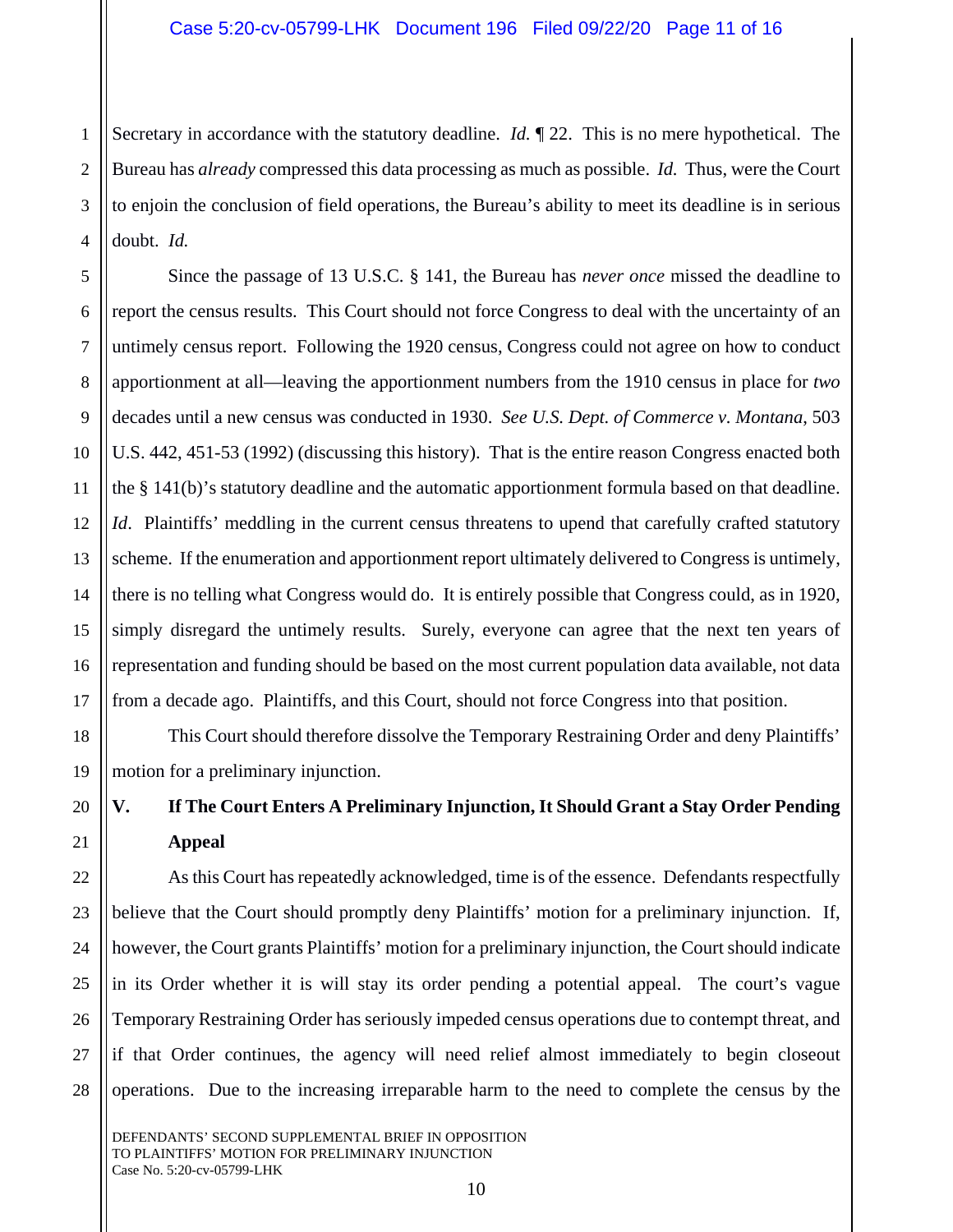1 2 statutory deadline, we anticipate seeking relief from the court of appeals, if appeal is authorized, on September 23, 2020. If this Court takes an action (or no action) to avoid prompt appellate review, Census may need to begin taking closeout steps that it has previously held off under a cautious reading of this Court's vague Temporary Restraining Order. It is impracticable for the agency to return to the Court time and again to get particular actions blessed, and the fact that this would be necessary is yet another indication that the Court is not faced with a challenge to final or discrete agency action but instead with a dynamic and ongoing process of unconsummated administrative decisionmaking.

This Court has allowed the parties to submit supplemental briefing in advance of today's hearing, pursuant to which this brief—and the accompanying declaration of Mr. Fontenot—is being submitted. With this supplemental briefing, Defendants believe that this Court has an adequate legal and factual basis to evaluate whether to stay any preliminary injunction it may enter pending appeal, which rests on the same factors as the injunction showing Plaintiffs must make. *See Nken v. Holder*, 556 U.S. 418, 433-43 (2009) (discussing factors for a stay pending appeal). We therefore request a stay pending a determination whether to appeal and, if appeal is authorized, a stay pending appeal.

DATED: September 22, 2020 Respectfully submitted,

JEFFREY BOSSERT CLARK Acting Assistant Attorney General

ALEXANDER K. HAAS Branch Director

DIANE KELLEHER BRAD P. ROSENBERG Assistant Branch Directors

*/s/ Alexander V. Sverdlov*  ALEXANDER V. SVERDLOV (New York Bar No. 4918793)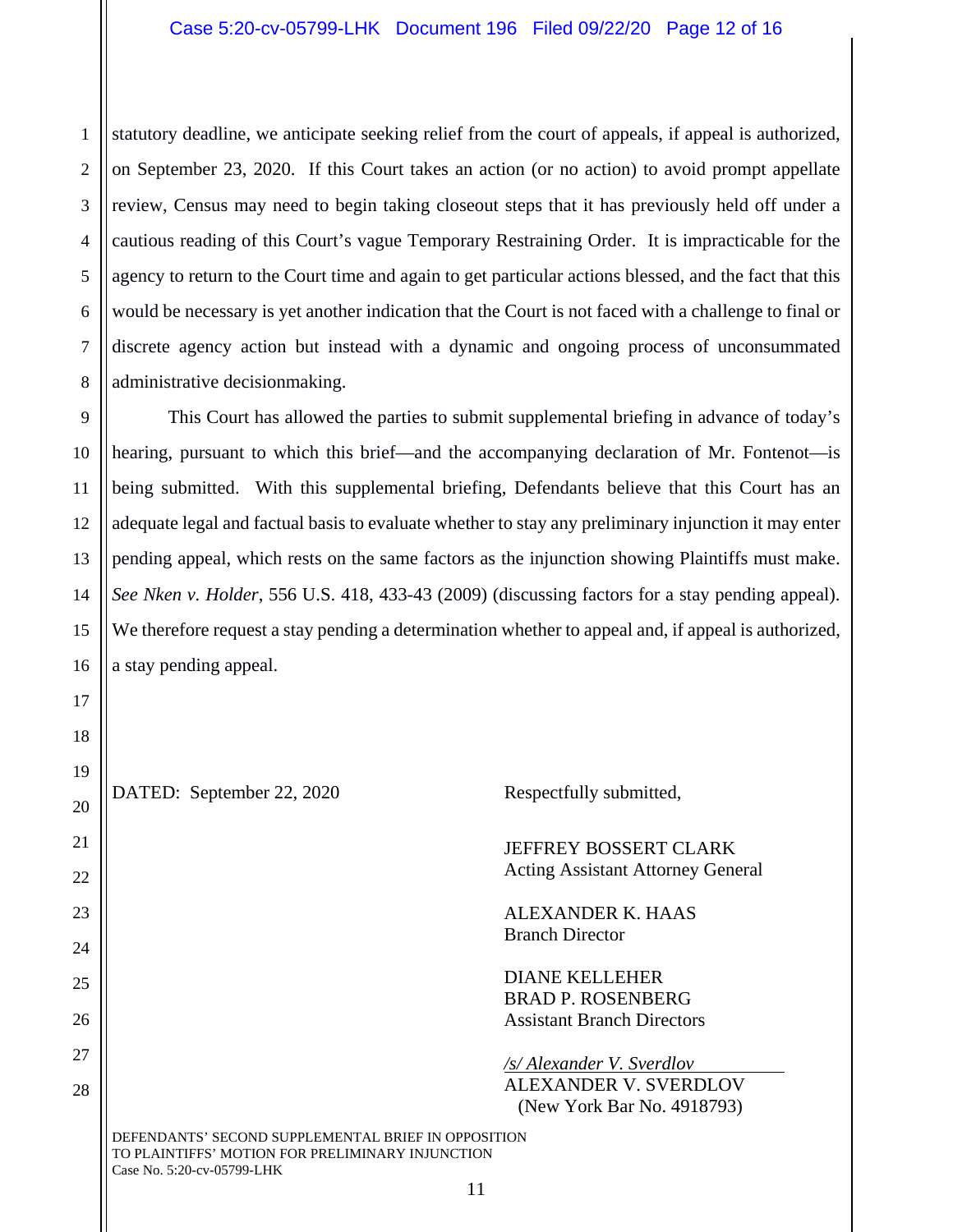M. ANDREW ZEE (SBN 272510) Trial Attorneys U.S. Department of Justice Civil Division - Federal Programs Branch 1100 L Street, NW Washington, D.C. 20005 Telephone: (202) 305-0550

*Attorneys for Defendants*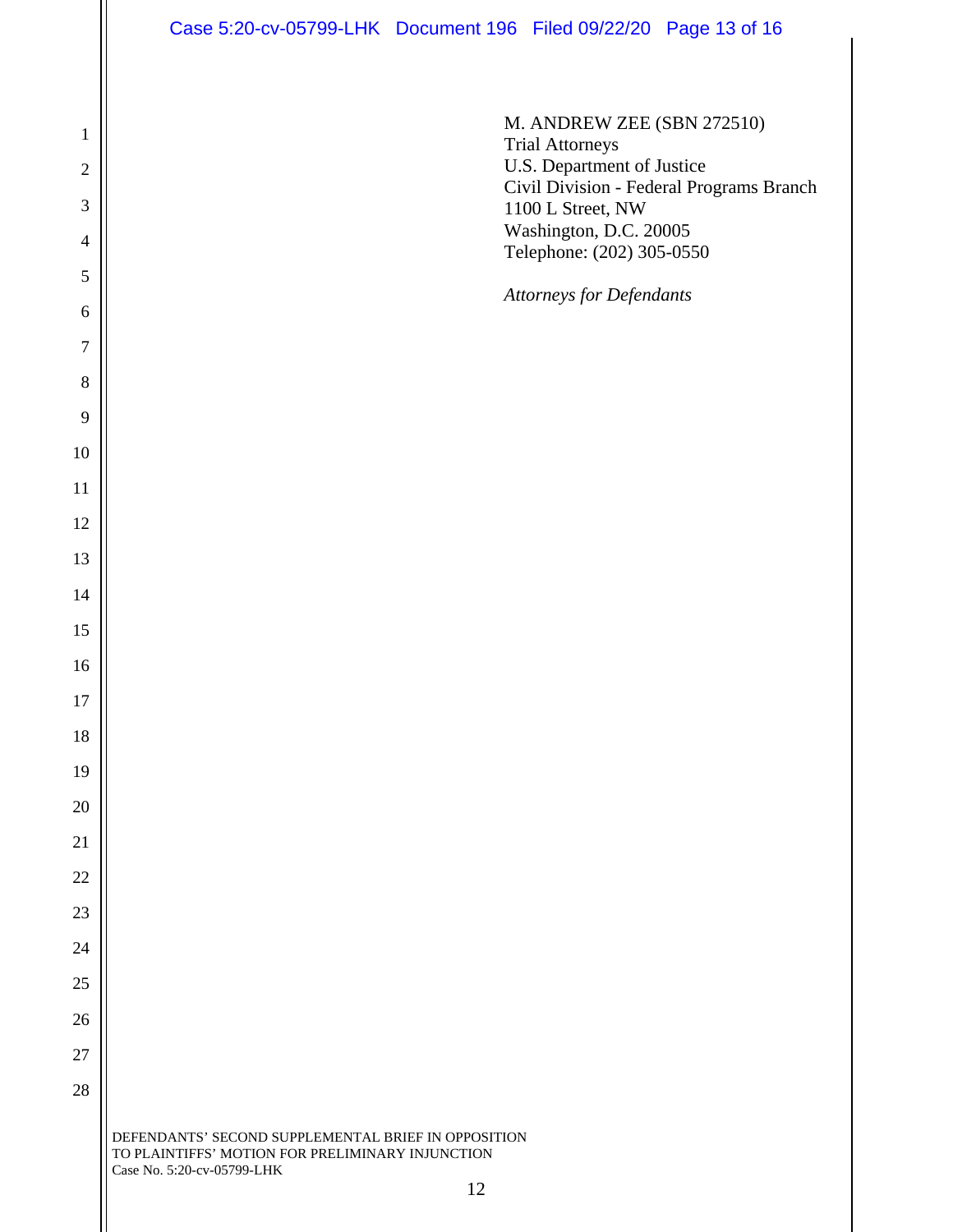I hereby certify that on the 22nd day of September, 2020, I electronically transmitted the foregoing document to the Clerk of Court using the ECF System for filing.

> */s/ Alexander V. Sverdlov*  ALEXANDER V. SVERDLOV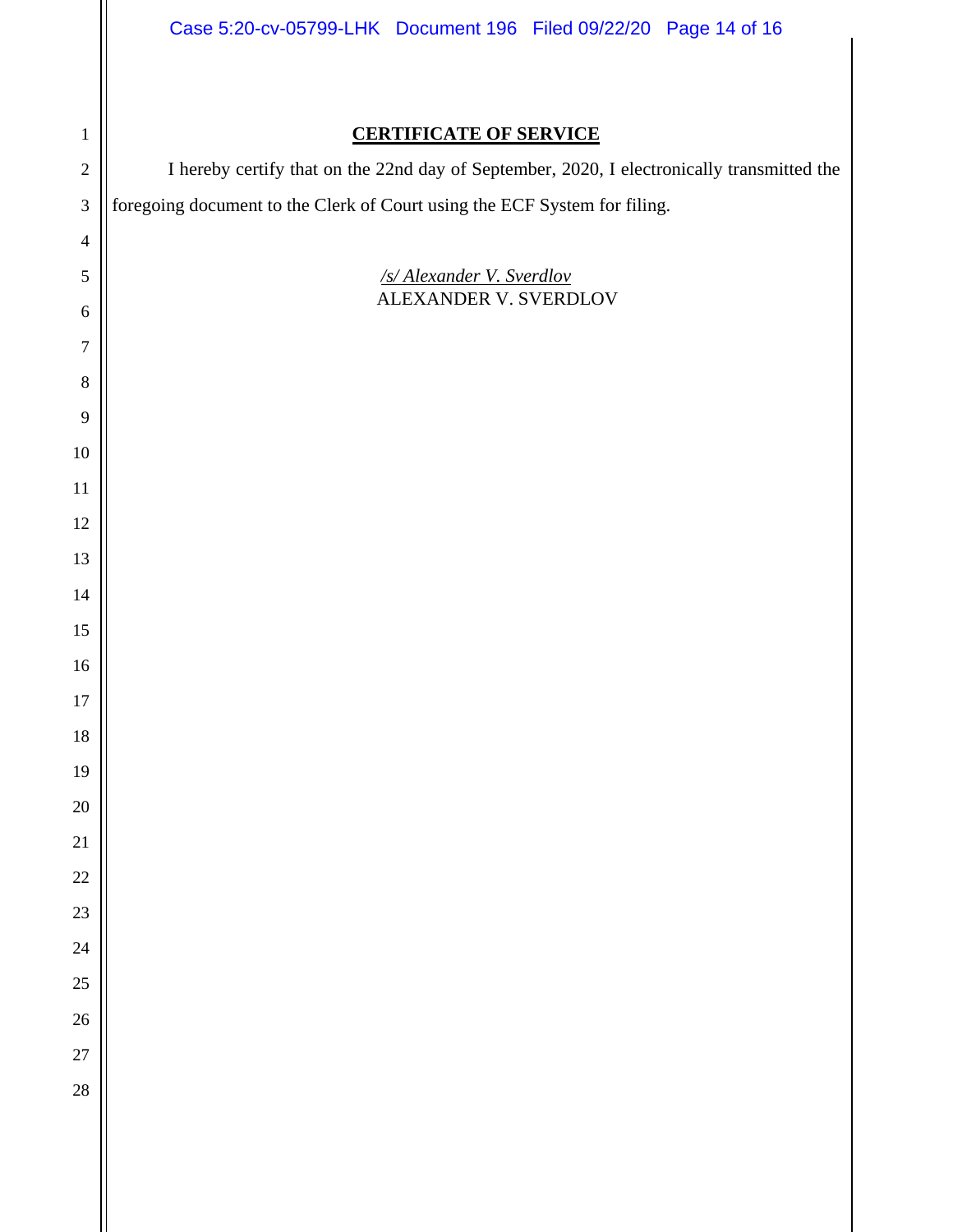